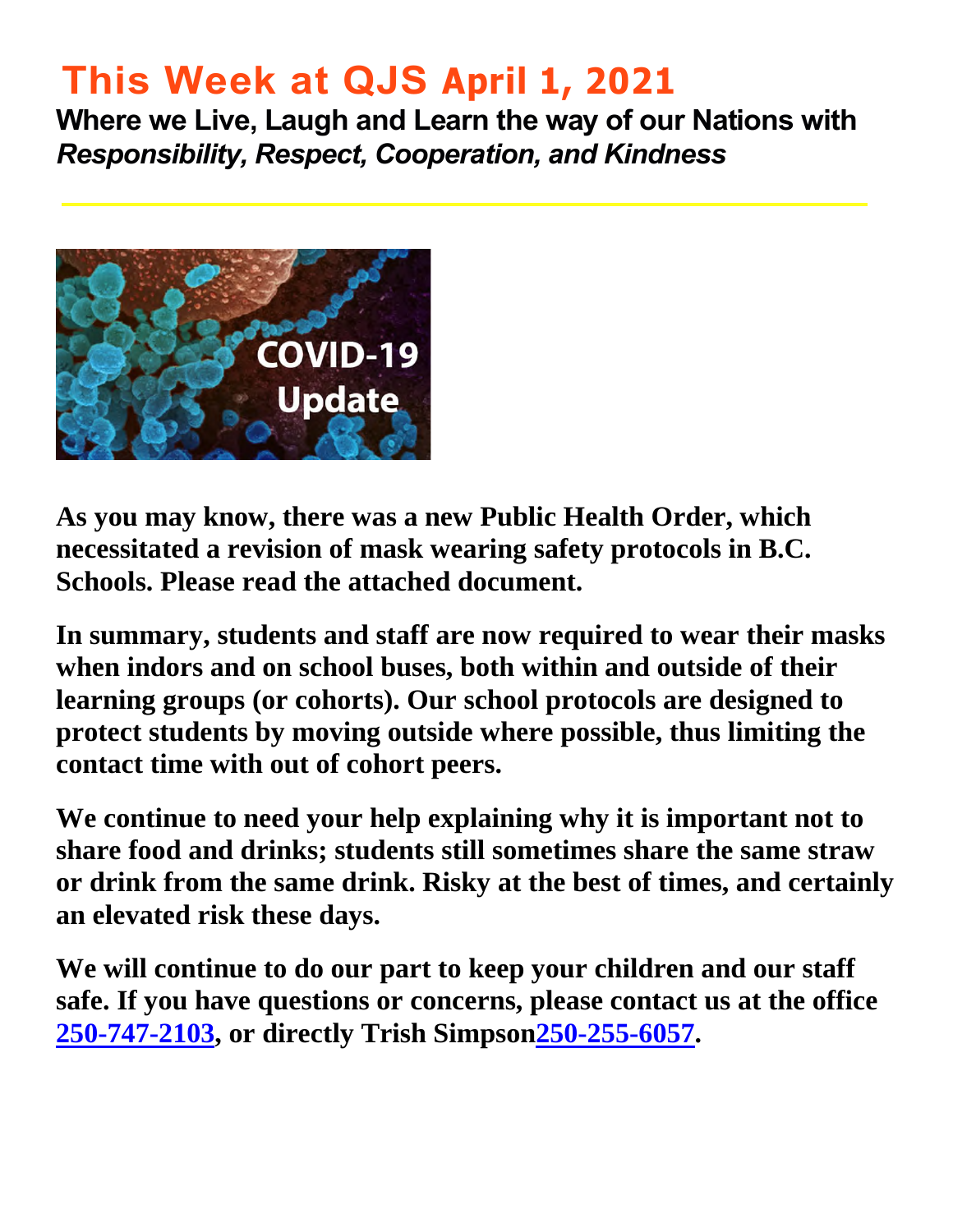

# **Parking Options:**

**If the parking lot is too busy for your family, you might consider parking at Maple Park Mall and having your child walk to the crosswalk at the corner of Maple Drive and Mountain Ash. Please be aware and courteous of our neighbors and their property as you pick up and drop off your children.** 



# **Twin Day – Entertainment in a Short Week**





Nuts & Scents Free School

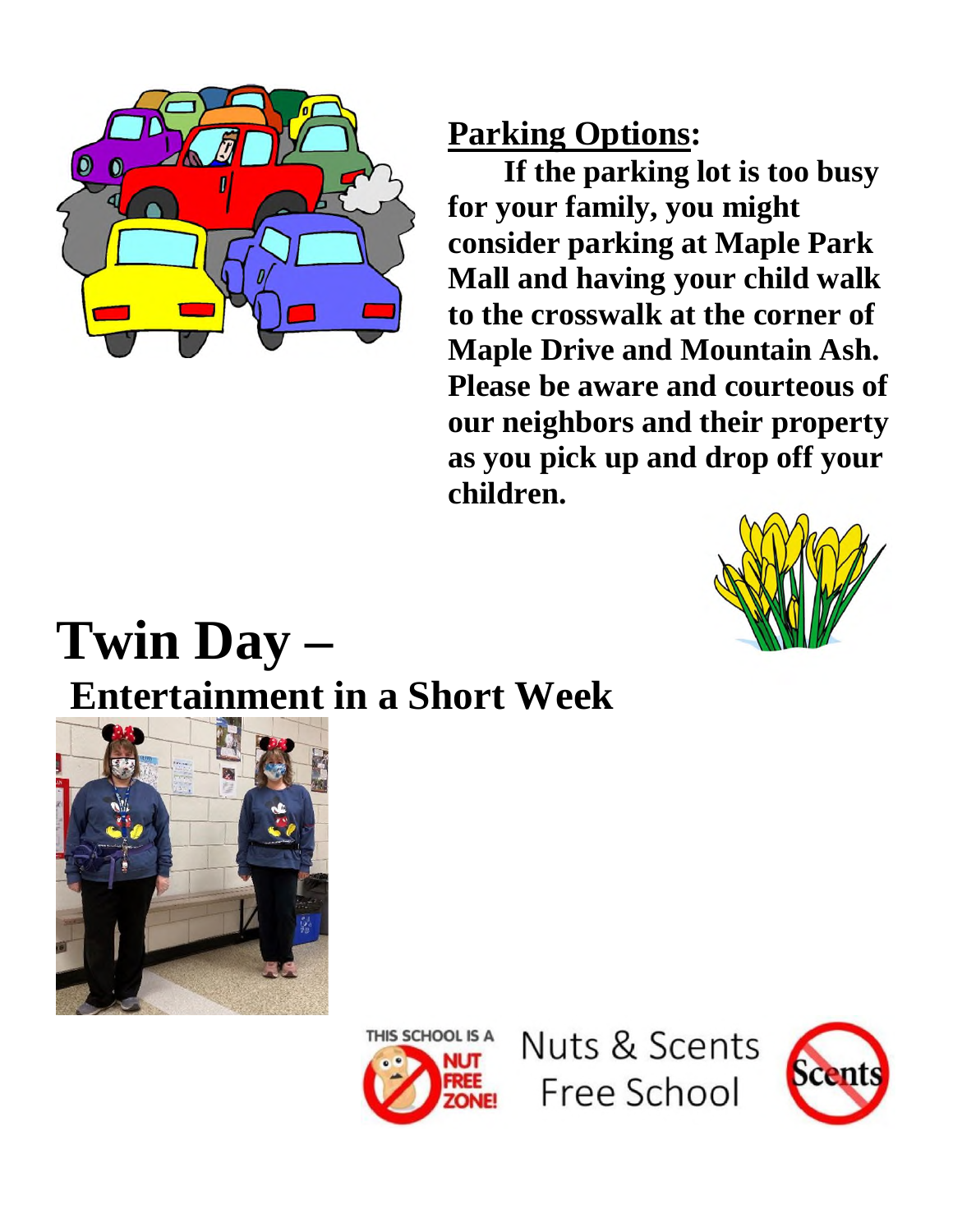# **Celebrating Academic Excellence in Mathematics**



### **University of Waterloo Sponsors Yearly Math Student Contests: Pascal and Cayley Contests**

**This year our team included 16 students. We are excited to announce that we are the Regional Winners for the second year in a row! Congratulations to the participants. Special recognition to Gr. 8 Student Deacon Bolton who is a Medalist who participated in the grade 10 Cayley Contest.** 

**Still to come; a number of our students will participate in the Gauss math contest. We will keep you posted as the results come in.** 

# **PAC UPDATE Next meeting – Wednesday, April 28**

### **Executive.**

Melissa Pollock – President Vacant – Kelly Olsen Tania Fuccenecco – Treasurer Nancy Lilienweiss – Secretary



**Thanks to everyone who supported our PAC Purdy's Chocolates Easter Fundraiser. We raised over \$400.00. Hope you enjoyed them. Watch for our next opportunity. Stay Tuned…** 

# **Upcoming Dates**

April 14 -Gr 8 Report Cards go home April 16 -Gr 9 Third Term ends **April 23 –Pro-D Day** (no school for students)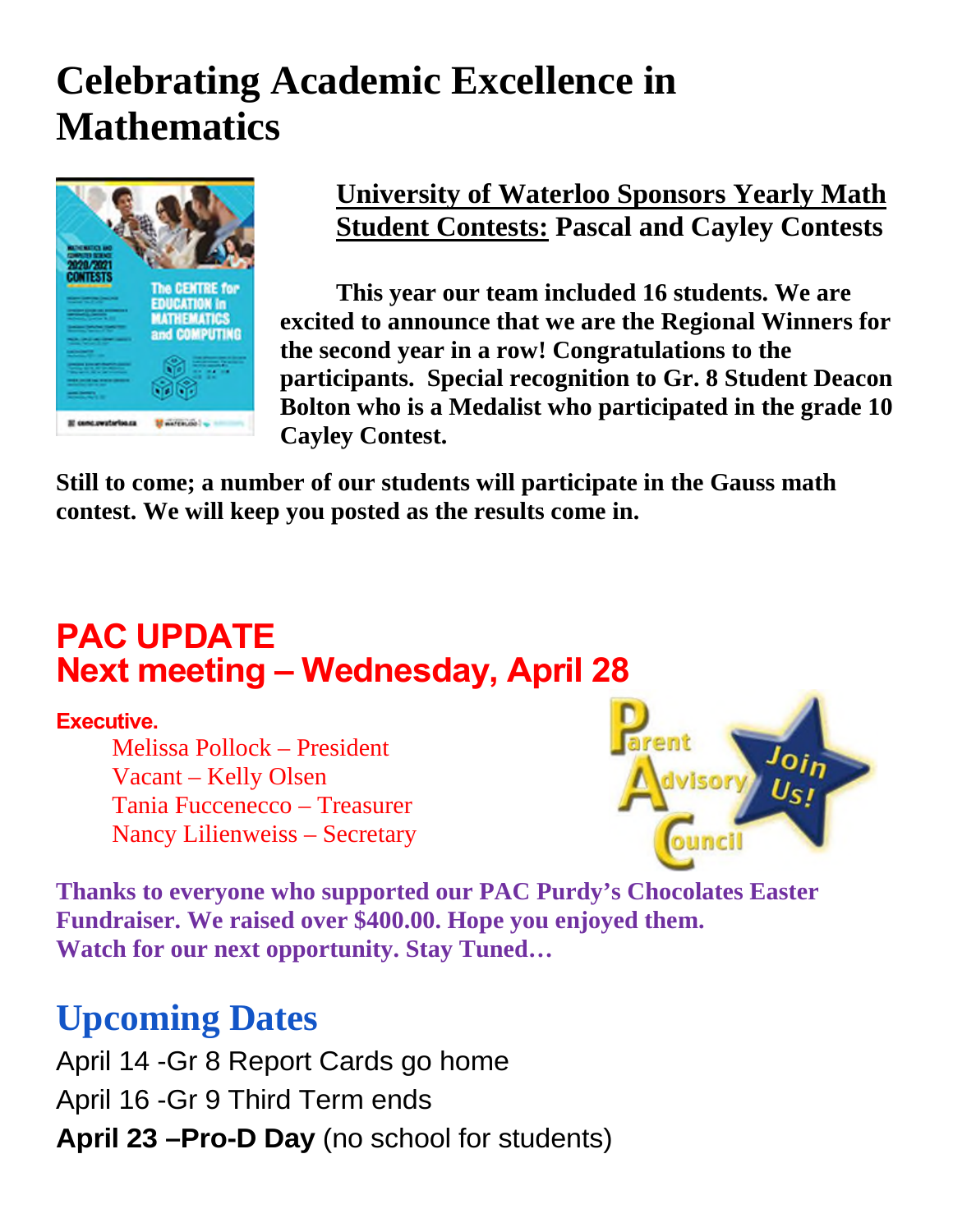# **Lunch plan- Weekly Time Swap: \*for greater spacing and reduced numbers**

# **Grade 8 Lunch April 6 – 9**

| In Café (eat/visit)                     |                 | <b>Outside Time</b> |                            |
|-----------------------------------------|-----------------|---------------------|----------------------------|
| $10:47 - 11:07$ 20 min                  |                 |                     | 20 min PODs $3+4$          |
|                                         |                 |                     |                            |
| <b>PODs</b> $1 + 2$ (separate sections) |                 |                     |                            |
| -order and eat sit and visit            |                 |                     |                            |
| $11:07 - 11:10$                         | $Transition +$  |                     |                            |
|                                         | <b>Sanitize</b> |                     |                            |
| $11:10 - 11:30$ 20 min                  |                 |                     | 20 min $\angle$ PODs 1 + 2 |
| <b>PODs</b> $3 + 4$ (separate sections) |                 |                     |                            |
| -order and eat sit and visit            |                 |                     |                            |

# **11:30 - 11:40 Transition Time – sanitize between grades**

# **Grade 9 Lunch April 6 - 9**

| In Café (eat/visit)                                                                                               |                                        | <b>Outside Time</b>                               |
|-------------------------------------------------------------------------------------------------------------------|----------------------------------------|---------------------------------------------------|
| $11:40 - 12:00 20$ min                                                                                            |                                        | 20 min House 2<br>(cohorts 3 and 4)               |
| House 1 - cohorts 1 and 2<br>(separate sections)<br>-order and eat sit and visit                                  |                                        |                                                   |
| $12:00-12:03$                                                                                                     | <b>Transition</b> +<br><b>Sanitize</b> |                                                   |
| $12:03 - 12:23$ 20 min<br><b>House 2</b> (cohorts 3 and 4)<br>(separate sections)<br>-order and eat sit and visit |                                        | $20 \text{ min}$ House $1 -$<br>(cohorts 1 and 2) |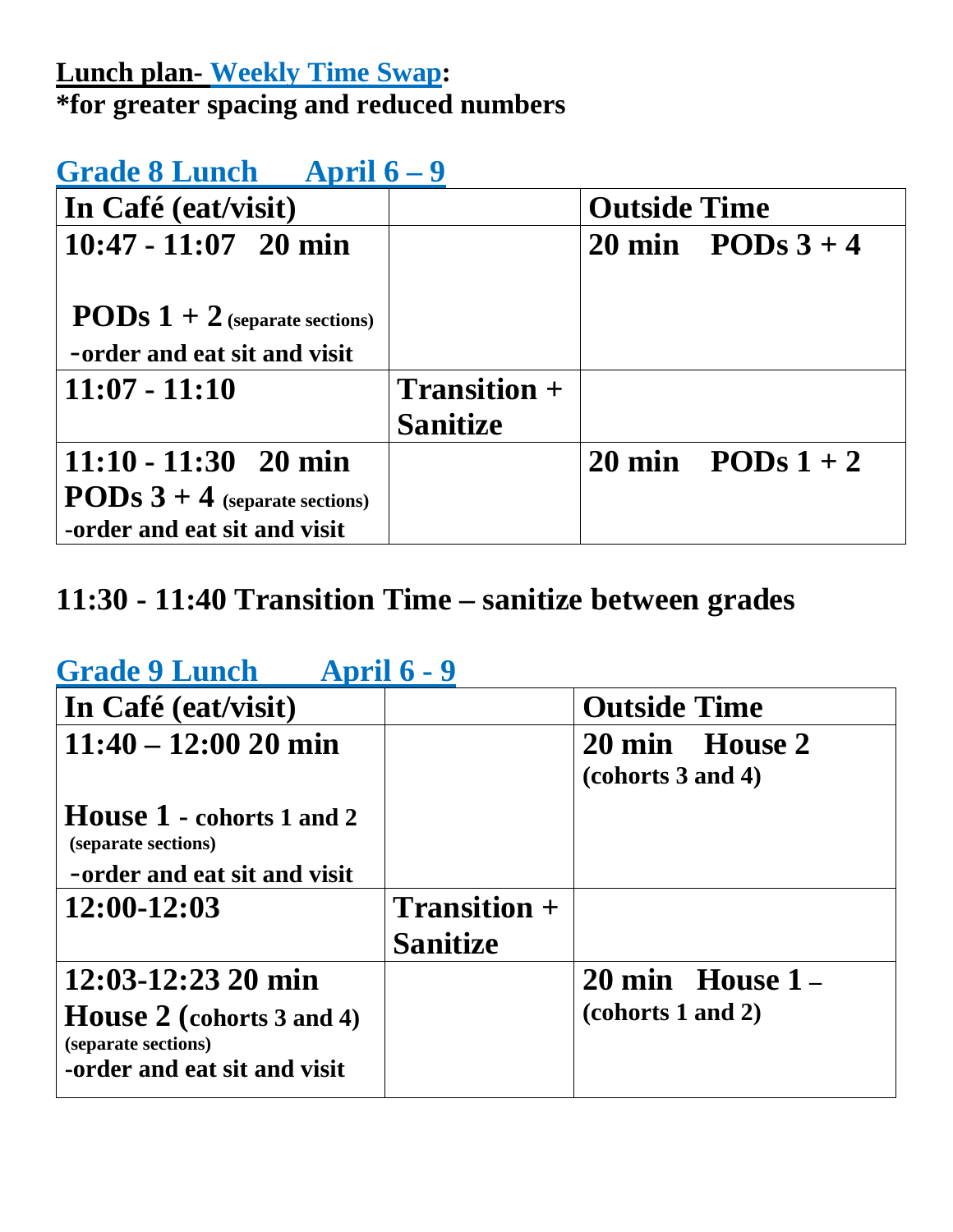

# **NEW: IN THE PARENT'S CORNER Information for Parents**

### **Be Internet Awesome: Helping kids be safe, confident explorers of the online world. [https://beinternetawesome.withgoogle.com/en\\_us/](https://beinternetawesome.withgoogle.com/en_us/)**

# **Categories of Supports**

Communicate Responsibly: Good (and bad) news travels fast online, and without some forethought, kids can find themselves in tricky situations that have lasting consequences. The solve? Learning how to share with those they know and those they don't.

Don't Fall for Fake: It's important to help kids become aware that people and situations online aren't always as they seem. Discerning between what's real and what's fake is a very real lesson in online safety.

Secure Your Secrets: Personal privacy and security are just as important online as they are offline. Safeguarding valuable information helps kids avoid damaging their devices, reputations, and relationships.

It's Cool to Be Kind: The Internet is a powerful amplifier that can be used to spread positivity or negativity. Kids can take the high road by applying the concept of "treat others as you would like to be treated" to their actions online, creating positive impact for others and disempowering bullying behavior.

When in Doubt, Talk It Out: One lesson that applies to any and all encounters of the digital kind: When kids come across something questionable, they should feel comfortable talking to a trusted adult. Adults can support this behavior by fostering open communication at home and in the classroom.

> **\*\*If you have concerns or would like support for your child please contact one of our counselors: [Peterjespersen@sd28.bc.ca](mailto:Peterjespersen@sd28.bc.ca) [Jenniferstevenson@sd28.bc.ca](mailto:Jenniferstevenson@sd28.bc.ca)**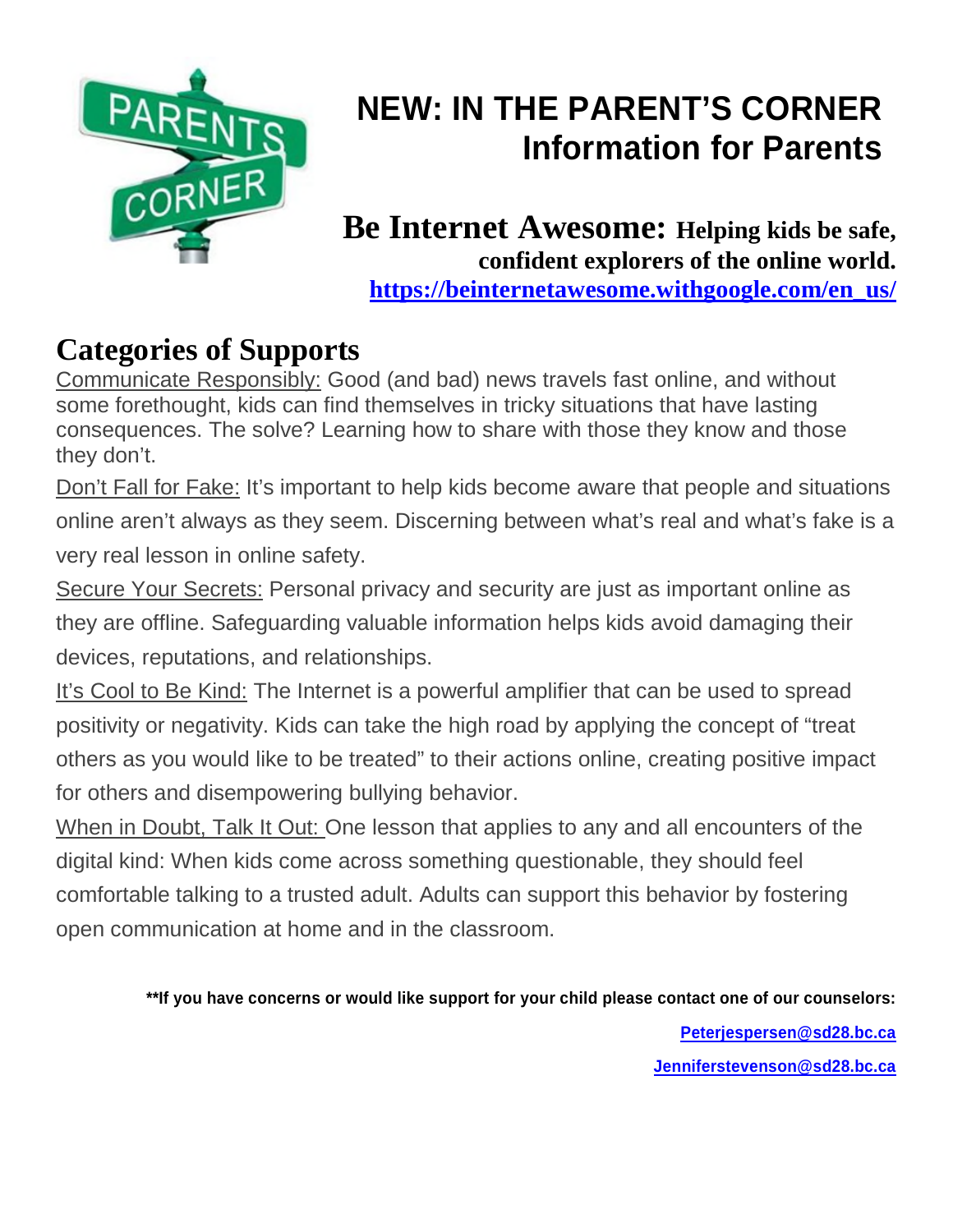### **MARCH 4, 2021**

# **Sleep Hygiene**

**Social Emotional Tips for Wellbeing** 



### **Why Sleep** Matters...

### Sleep researcher Christopher Barnes latest research finds:

Leaders (adults) who practice healthy sleep habits positively influence the people around them. Calm and focussed leaders develop a team (family) with a healthy mindset. Well rested people tend to behave more ethically, empathetically and efficiently.

### **Sleep Hygiene?**

Sleep hygiene is all the buzz...but what it really means is:

Healthy habits throughout the day combined with a healthy bedtime routine can set us up for overall quality of life!

When our body and brain are given enough quality sleep, we are more focussed, memory is improved, we feel a greater sense of calm and are more engaged during waking hours.

Quality sleep means our stress response in the body is less reactive and helps us problem solve whatever the day throws at us.



Reasonable Expectations These hours are not always going to happenITry to support as much quality sleep as possible and when a loved one has underslept they may be irritable and that is okay. Encouragement and compassion go far here.

Daytime Routines to **Help Sleep** 



Light daily physical activity, regular wake up time, talk about or write down worries. daily sunlight exposure, light snack before bed & reduced screen time can all help you sleep better

### **BEDROOM**

A comfortable sleep environment is essential: temperature, bedding, darkness & quiet

### **BREATHING**

Deep, slow, calming breaths into the bottom of your lungs tells your body and brain that you are safe

# 3

### **BEDTIME ROUTINE**

Not just for babies! Consistent use of what helps you calm down will help you stay asleep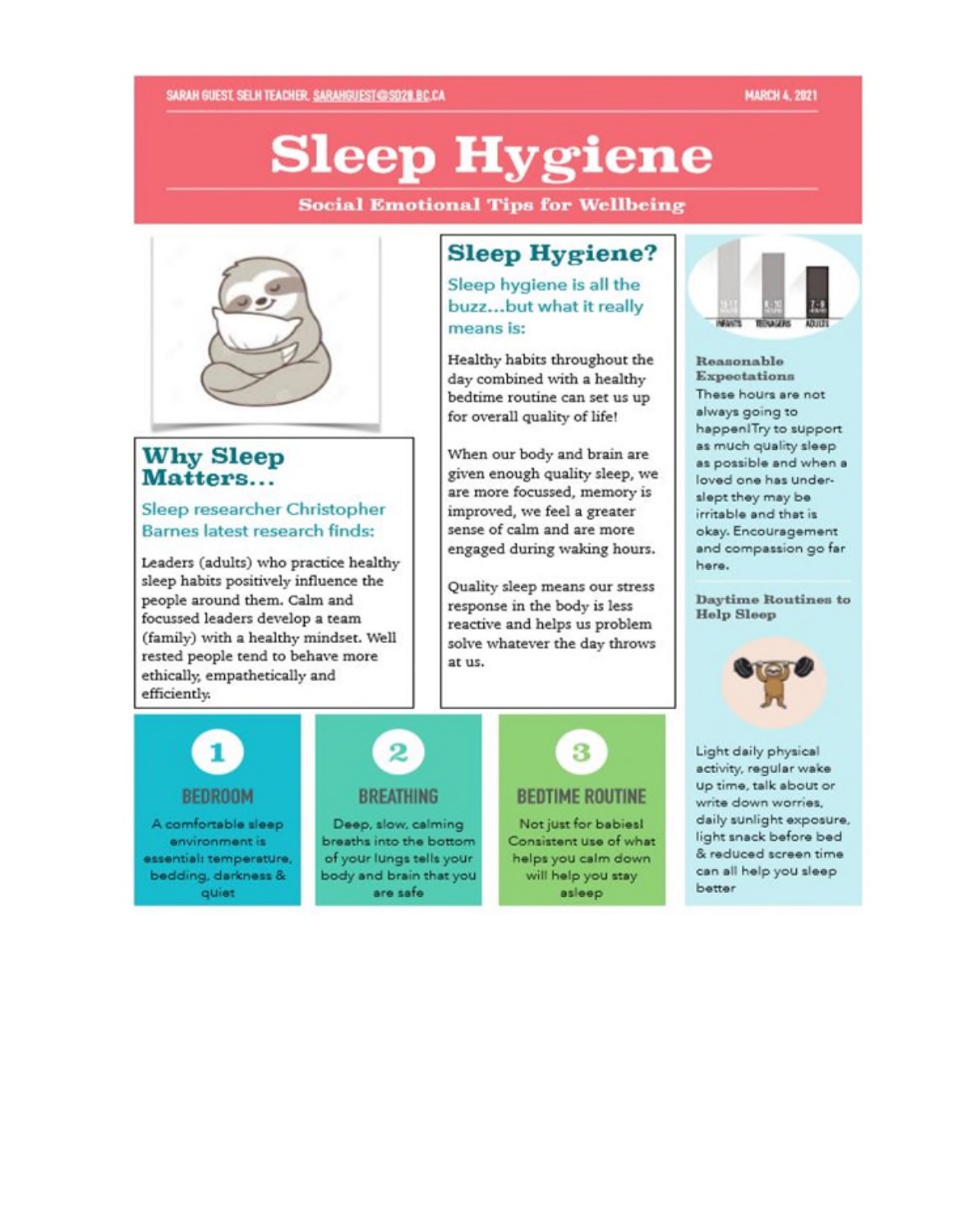# **A Sleep Menu**

## for restful nights and productive days



### Lark or Night Owl?

The circadian rhythm is the natural sleep-wake cycle that repeats every 24 hours. When properly aligned this rhythm promotes consistent and restorative sleep.

But is your circadian rhythm like a lark or owl? Would you prefer to watch the sunrise or count the stars late into the night? We are likely to lean towards one or the other, but since much of our world is set up for Larks, this can make it difficult for Owls. If you want to learn how to adjust to a better morning routine check out this website: https://cet.org/how-to-adjust-your-chronotype-theextent-to-which-you-are-an-owl-or-a-lark/

### Music

Soft music sleep sounds or Earth tone resonant sounds are a great way to ground our energy and move our brain into alpha waves (deep calm).

### **Deep Breathing**

Sometimes we take breath for granted. Preparing for sleep is a great opportunity to breathe deeply into the bottom of the lungs (where best oxygen transfer happens). Slow, deep inhale for 4 and even slower exhale for 6, signals relaxation in the brain.

### **Tense and Release**

This type of body scan can be helpful to notice where tension may be in our body and mind. Starting at the head or toes work your way down (or up) with each breath. Inhale and flex your toes, exhale and relax them...inhale and flex your quads...hands...shoulders...face...and release each exhale and all the built-up tension from your day.

The Trifecta: Use all three for those super tough days

### **Calm the Alarm Centre**

The amygdala is a very small but powerful area of the brain. When it senses harm or distress we may go into fight, flight or freeze. When our alarm system is going off its pretty hard to rest. Tapping is one way to quickly and effectively send a calm signal to the brain so our alarm turns off. Check out this free app: The Tapping Solution or try a video on YouTube

### Stressed? Overwhelmed? Frustrated? Disappointed?

When we simply admit how we feel to a person of trust, in our mind or written down in a journal, it allows the nervous system space to settle. When we are settled, we feel safe; safe enough to

### Visualization

Why not take a (mind) vacation? The mind is a powerful tool, so THINK of a favourite place and go there for some well deserved R & R